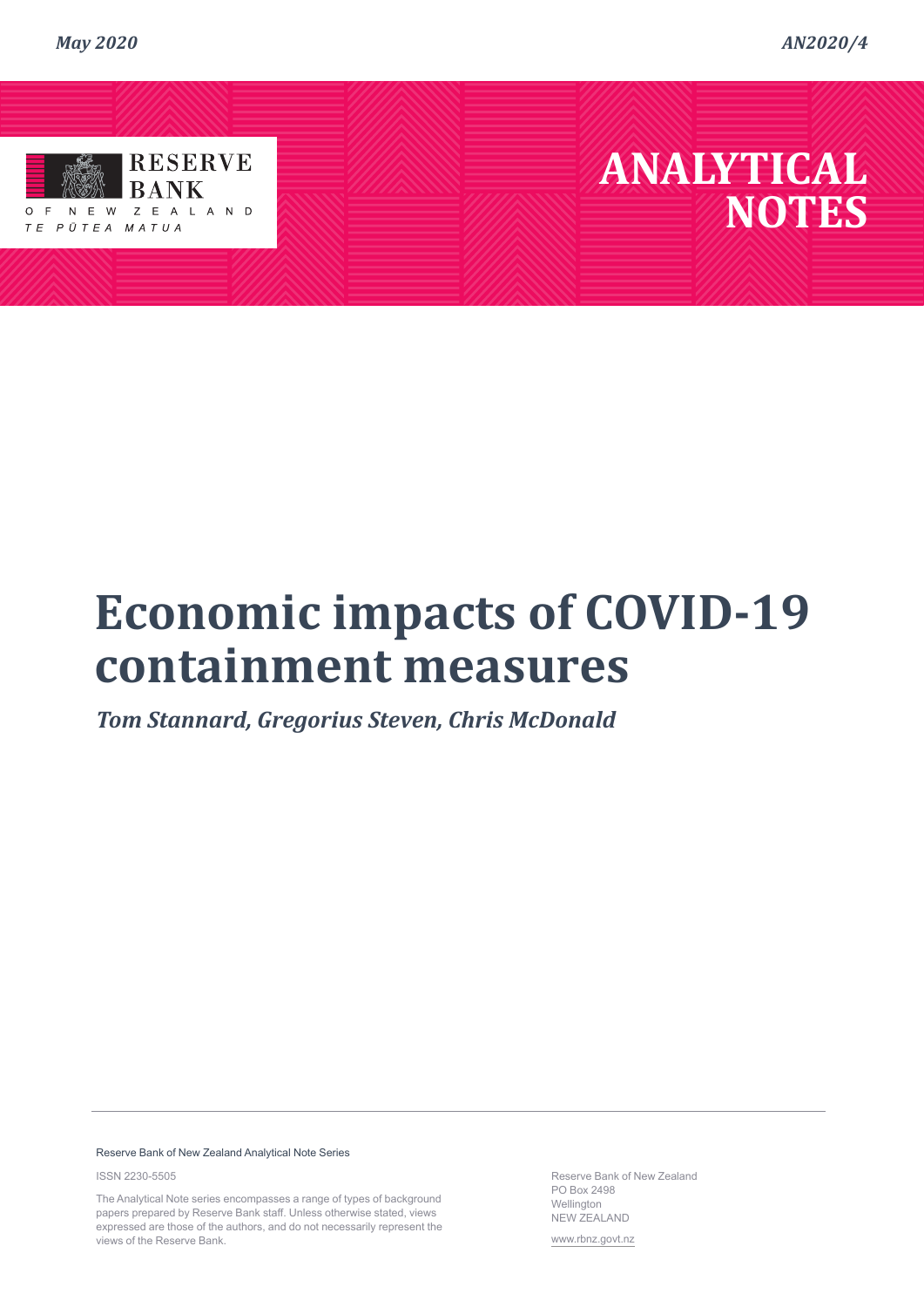#### **Key findings**

- This paper outlines our estimates of the direct impact on GDP from each of the COVID-19 alert levels.
- The impact ranges from an estimated 4 percent reduction in GDP under alert level 1 up to 37 percent of GDP under level 4.
- The impact is not uniform across the economy, with some sectors more heavily effected than others such as tourism.
- These estimates will inform our projections and scenarios going into the May *MPS*.

#### **Introduction**

Containment measures are limiting the spread of COVID-19 and saving lives. One trade-off from introducing these measures is the economic cost. This paper estimates the direct costs to economic activity while the measures are in place. Any ongoing impacts to GDP, or to wellbeing<sup>1</sup> are beyond the scope of this analysis.

We estimate the impacts on GDP of the following measures:

- Lock down of all non-essential activity (alert level 4)
- Restrictions on trading activity (alert level 3)
- Border restrictions
- Domestic travel restrictions
- Mass gatherings and public venues

We use a range of information including from Stats NZ, other government agencies, and from talking to businesses and industry bodies. However, the information available is limited and we have made several judgements.

We find the direct impacts on GDP are substantial. Table 1 shows the estimates for each of the COVID-19 alert levels.<sup>2</sup> These estimates are relative to GDP with no restrictions in place or approximately the level of GDP prior to the COVID outbreak.

#### **TABLE 1: GDP REDUCTION WHILE COVID-19 ALERT LEVELS ARE IN PLACE**

| Alert level | GDP reduction (%) |
|-------------|-------------------|
|             | 3.8               |
| 2           | 8.8               |
| 3           | 19                |
|             | 37                |

We estimate GDP is around 37 percent lower during the period of alert level 4 than it would have been without any restrictions. This means a lockdown for one quarter would reduce quarterly GDP by 37 percent. Over four and a half weeks that equates to \$10 billion of lost production, reducing annual GDP by 3.2 percent. For comparison, a similar period of time at alert level 3 equates to a fall of around \$5 billion in production relative to the same baseline, reducing annual GDP by 1.7 percent.

These estimates are similar, albeit generally slightly smaller, than the estimates in the Economic scenarios paper released by Treasury on April 14.<sup>3</sup>

<sup>1</sup> See [treasury.govt.nz/information-and-services/nz-economy/higher-living-standards](https://treasury.govt.nz/information-and-services/nz-economy/higher-living-standards)

<sup>2</sup> See [covid19.govt.nz/alert-system/covid-19-alert-system](https://covid19.govt.nz/alert-system/covid-19-alert-system)

<sup>3</sup> See [treasury.govt.nz/sites/default/files/2020-04/c19-4265378-t2020-973-economic-scenarios-v3.pdf](https://treasury.govt.nz/sites/default/files/2020-04/c19-4265378-t2020-973-economic-scenarios-v3.pdf)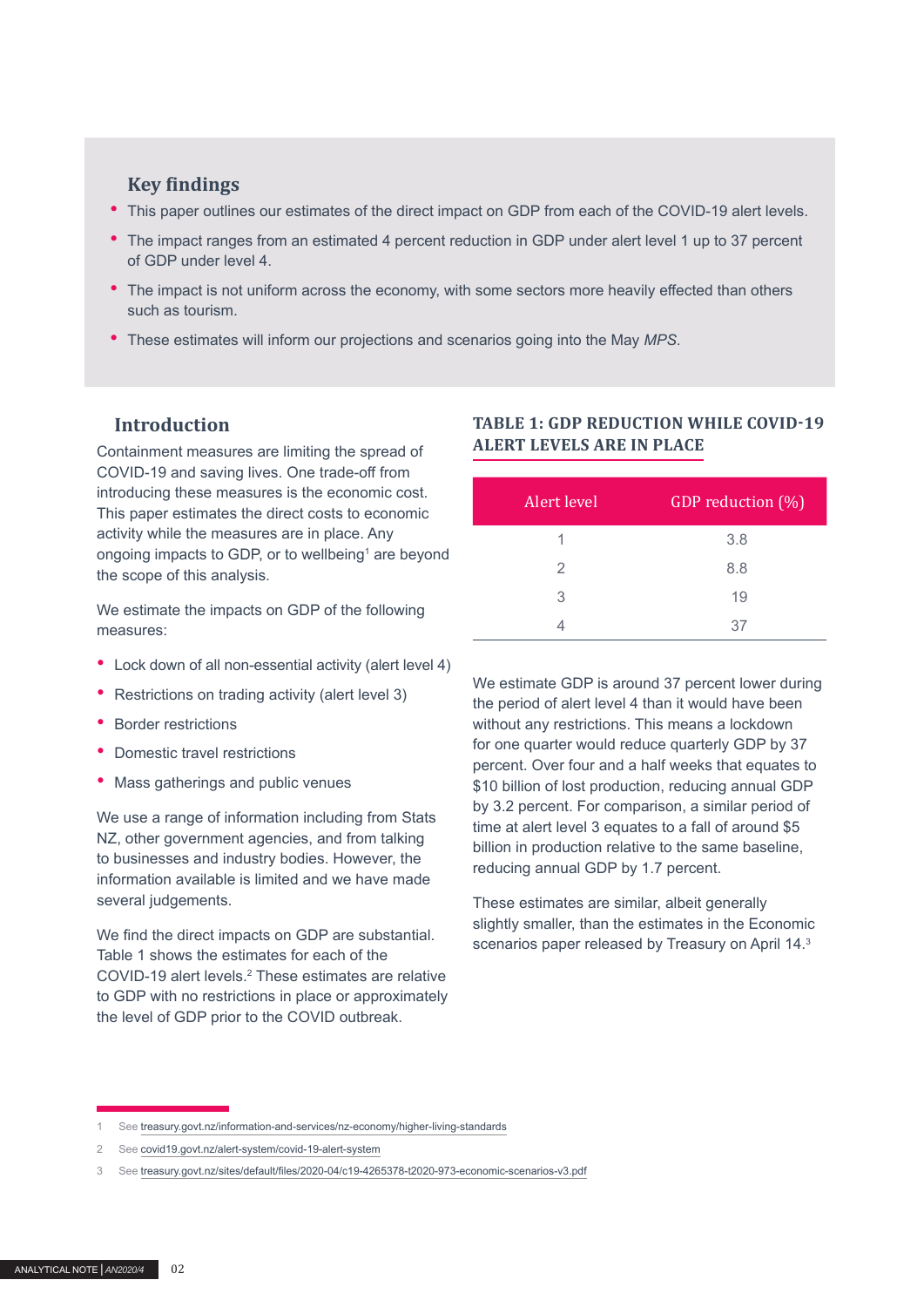It should be noted there is significant uncertainty and limitations surrounding our estimates. We do not account for transitional impacts as we move from one alert level to another. We also do not factor in the decline in global economic activity that would have reduced New Zealand GDP without any containment measures.

We will continue to improve our estimates as more information becomes available.

## **Estimating direct impacts of the containment measures**

This section sets out the direct impact from each containment measure on GDP. These estimates capture the direct effects on the most affected industries. They exclude any flow-on effects to aggregate demand.

GDP is the preferred metric because it reflects income and spending in the economy and is comparable with other countries and over time. Further, we model the relationship between GDP and other variables such as employment and inflation.

#### **Lock down of non-essential activity (alert level 4)**

The lockdown of non-essential industries means a large portion of the economy can no longer produce goods and services, which has a substantial impact on GDP. We estimate GDP to be around 37 percent lower during the lockdown.

We examined the contributions of industries to GDP and added up those whose output had been affected. In this context, we factored in two important considerations:

- **1.** The portion of essential businesses that continue to operate.
- **2.** The portion of non-essential businesses that are able to work from home.

We compiled this information from a variety of sources. The Ministry of Business Innovation and Employment (MBIE) have produced a list of essential services to help identify the industries that continued to operate. We also use MBIE's estimates of the proportion of people working from home. We applied detailed industry GDP data from Stats NZ to the identified industries that contain essential services, as well as the services that support them (typically relating to the supply chain of an essential service that will still be operating).<sup>4</sup>

We have also cross-checked our estimates with other related government department analysis and discussed these with individual businesses. The business engagement was particularly directed towards firms in sectors that were most affected by the alert level restrictions. This was to gauge what activity was actually taking place in the different sectors of the economy under the higher alert levels.

Figure 1 shows output by industry as a share of its pre-COVID-19 level. A value of 100 percent means that the industry is producing the same as it normally would. A lower value indicates output has fallen because of the closure of non-essential businesses or reduced productivity.

<sup>4</sup> Where granularity is not available in the 57 detailed industry groups covered by Stats GDP data, we use the more detailed 2013 GDP input-output tables from Stats. In a few instances where the input-output tables do not provide industry contributions, we have had to make judgement.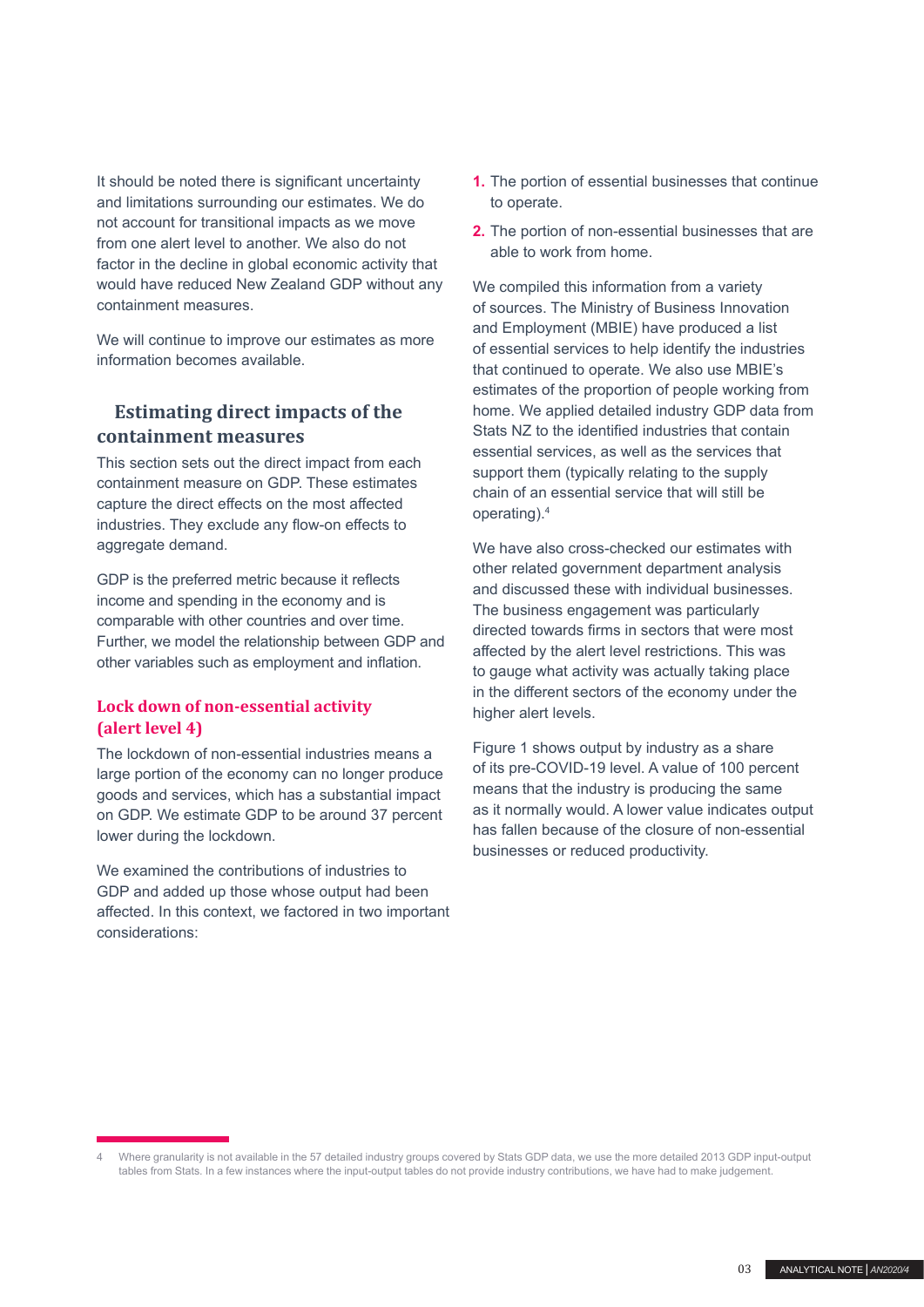

#### **FIGURE 1: GDP BY INDUSTRY DURING LOCKDOWN (AS PERCENT OF ITS PRE-CORONAVIRUS LEVEL)**

Production in all industries has been affected in some way compared with pre COVID-19 levels. An important assumption for our estimate of level 4 is that social distancing requirements restrict production for essential businesses by 20 percent, which is consistent with a general assumption used by MBIE.<sup>5,6</sup>

Accommodation and food services and construction are the most heavily affected industries. Our discussions with these businesses indicated some activity was able to continue but only at very low levels (emergency only) of between 5 and 20 percent of typical capacity (we have assumed 10 percent, but there is still some ability to work from home). This disruption ripples back through their supply chains, partially impacting manufacturing, and retail and wholesale trade.

Aggregating these industry effects resulted in an estimated 37 percent reduction in GDP during alert level 4. Treasury's economic scenarios incorporate a slightly larger reduction of around 40 percent in GDP during alert level 4.

The OECD also examined the potential impact of lockdowns on economies, including New Zealand. Based on the contribution to GDP from a standardised set of affected industries, it estimated the impact on New Zealand would be around 30 percent of GDP, well within the ballpark of our own estimate.

#### **Restrictions on trading activity (alert level 3)**

Our estimate of the economic impacts of alert level 3 is based on the Government guidelines announced on April 16. While non-essential businesses are able to open, a number of restrictions remain in place around social distancing. This limits firms' activity, particularly for those that are reliant on face-to-face contact with customers.

We estimate GDP will be 19 percent lower during alert level 3 compared with no restrictions. However, the impact on firms is highly uncertain during this period. As seen in level 4, the guidelines are likely to be refined further as the consequences of the restrictions are better understood.

<sup>5</sup> See the technical appendix for the breakdown of the listed essential services and the application to impacted industries and a more granular industry specification than presented in Figure 1.

<sup>6</sup> The impact on GDP may be larger for some sectors because of fixed costs in the production process. These fixed costs would continue to occur even if firms stopped production entirely. Therefore, a lower level of value add for GDP could occur.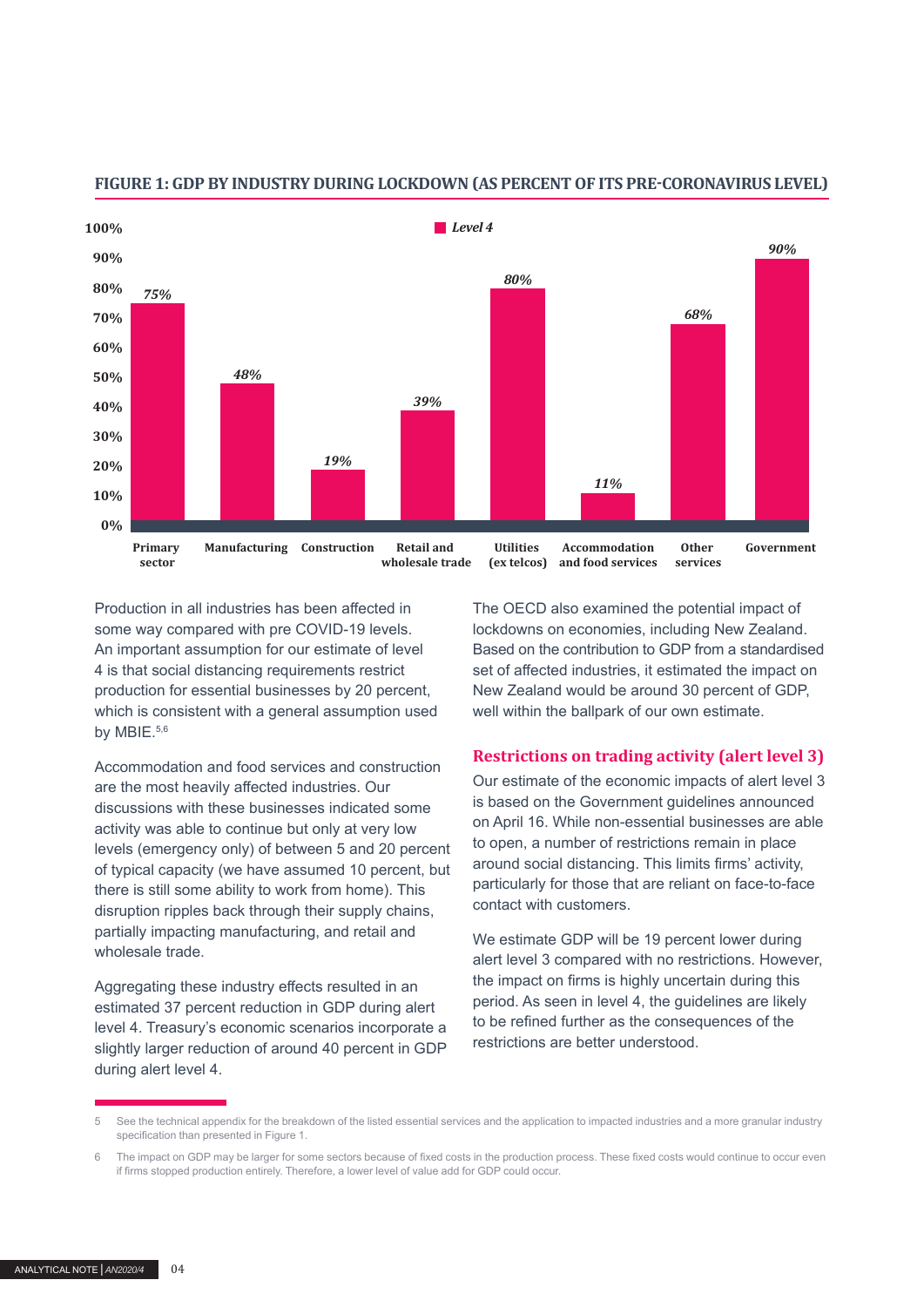In our estimates for level 3, we assume that offices will continue to remain closed, consistent with the Government's guidelines. If a person is unable to work from home and the work does not require direct contact with others, they can go back to work.

Under this assumption:

- Retail trade of non-essential items can resume if it is contactless i.e. online sales.<sup>7</sup>
- Wholesale trade and manufacturing will support what retail can sell over and above what is essential.
- General manufacturing can resume but productivity will remain limited due to distancing requirements (90 percent of typical activity).
- Non-essential construction can resume, but will be constrained due to distancing requirements. Heavy construction will generally be slightly less affected than other sectors (95 percent).<sup>8</sup> However, construction services will remain slightly more restricted due to distancing requirements (80 percent). We also assume the primary sector will be able to operate at 95 percent because distancing requirements will generally be less restrictive.
- Wholesale trade will support the activity in both the manufacturing and construction sectors.
- Accommodation and food services resume to varying degrees. Hotels will remain closed but takeaway food stores and some restaurants will be able to deliver or operate a click-and-collect service. However, the distancing requirements in commercial kitchens and the removal of face-toface ordering will reduce production.

Another important assumption is that productivity will be 10 percent lower for sectors where we have not made explicit assumptions, whereas we assumed productivity would be 20 percent lower at alert level 4. This reflects the greater flexibility and therefore the additional opportunity for firms to be more productive at level 3.

Figure 2 shows the estimated sectoral impact of being at alert level 3 compared with level 4. The overall aggregate impact on GDP is a 19 percent reduction compared with no restrictions. If level 3 was in place for four weeks, lost production during this period would reduce annual GDP by 1.7 percent.

The impacts on the Māori economy under alert levels 3 and 4 are roughly similar to the impacts on overall GDP. Māori businesses are more concentrated in the primary and manufacturing sectors. During alert level 4, the Māori economy's GDP falls by 38 percent based on industry shares calculated in 2013, while level 3 would imply a 21 percent fall.

[BNZ/Marketwatch](https://www.bnz.co.nz/assets/business-banking-help-support/online-retail-sales-index/pdfs/NZ-Online-Retail-Sales-in-Jan-2020-20200227-Final.pdf?38b850ad1c5d904d339c68c11e0fba50db6029f4) data suggests online retail sales are typically around 8 percent of total retail trade. We assume this will increase to 25 percent during level 3 as firms find ways to trade without face-to-face contact with customers.

<sup>8</sup> This is consistent with our conversations with businesses about what has been seen in the Australian heavy construction industry.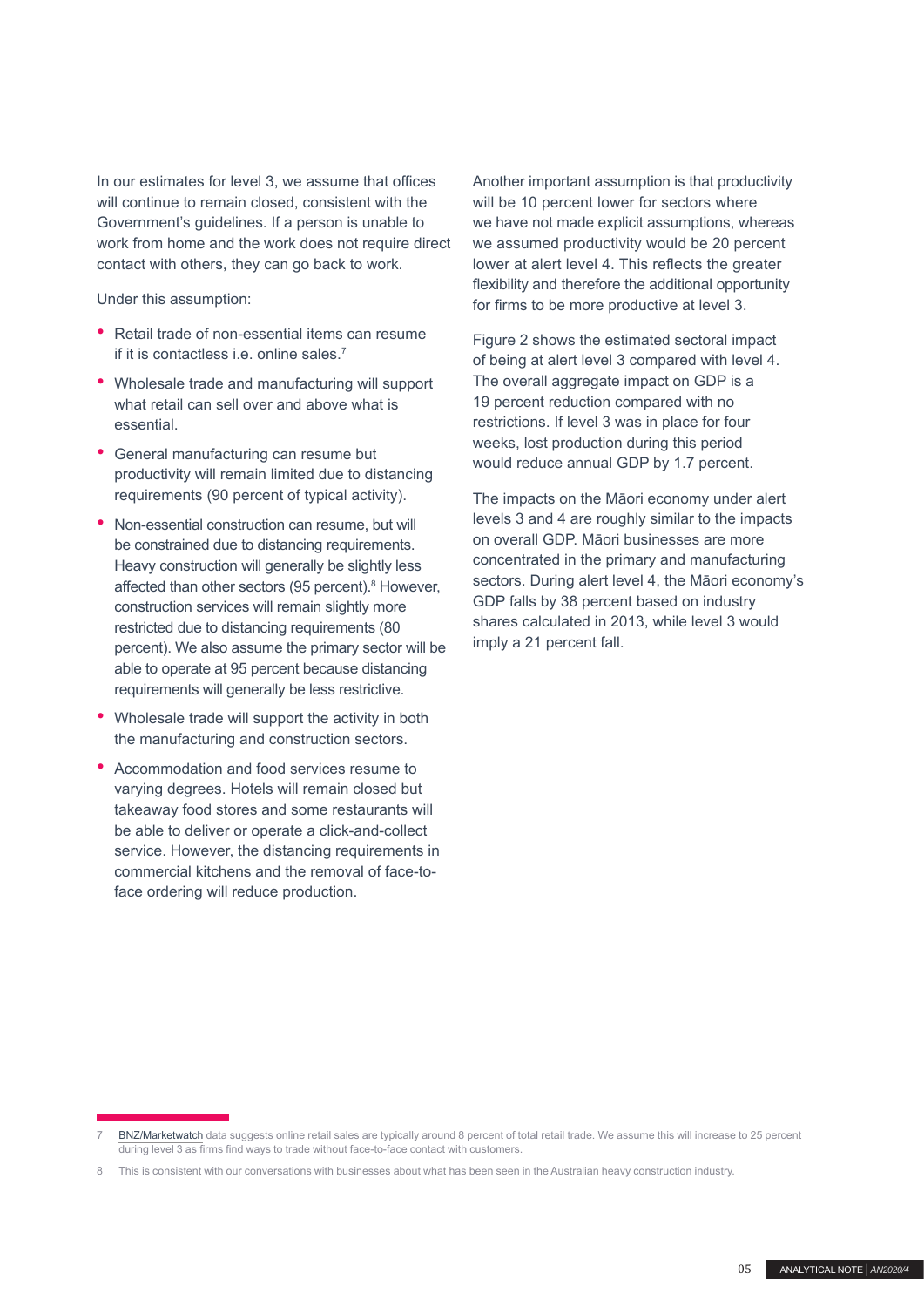

#### **FIGURE 2: GDP BY INDUSTRY DURING LEVELS 3 AND 4 (AS % OF PRE-CORONAVIRUS LEVEL)**

As the alert levels are relaxed to level 2 and then 1 there will still be direct impacts on production, although these will be less widespread. The key disruptions to economic activity are:

- the border closure affecting tourism and migration;
- limiting domestic travel where it is not essential; and
- banning mass gatherings.

We address each component individually below before estimating what impact they will have on economic activity at alert level 1 and 2.

#### **Closing the border to international travel**

International tourism is an important driver of economic activity in New Zealand. Based on the tourism satellite account, overseas visitors contributed approximately 4.4 percent to GDP in the year to March 2019.

This estimate includes spending by international students who are studying here for less than 12 months. Adding overseas students who stay longer than a year adds another 0.1 percent to our estimate.

Table 2 summarises the contributions from international tourists and students, assuming the contributions are proportional to their expenditure (for a total contribution of 4.5% of GDP).

The border closure also affects spending by New Zealanders travelling overseas. Domestic tourism expenditure on air passenger transport totalled \$2.8 billion in the year to March 2019. Assuming a third of this is affected, we estimate GDP would decline by around 0.2 percent.

The technical appendix provides more detail about how these estimates were calculated.

#### **TABLE 2: GDP CONTRIBUTIONS FROM INTERNATIONAL TOURISTS AND STUDENTS**

| Year to March 2019 quarter | Value add % GDP |
|----------------------------|-----------------|
| International Tourists     | 3.4             |
| International Students     | 11              |
| Affected domestic tourism  | 02              |
| Total                      | 47              |

The fall in international tourism is also likely to affect the Māori economy. In 2013, tourism (both international and domestic) made up about 4 percent of the Māori economy.<sup>9</sup> Anecdotal evidence suggests overseas tourism as a proportion of the Māori economy has grown since then.

<sup>9</sup> See Te Puni Kōkiri 2013, *Māori Economy Report 2013*, [www.tpk.govt.nz/en/a-matou-mohiotanga/business-and-economics/maori-economy](https://www.tpk.govt.nz/en/a-matou-mohiotanga/business-and-economics/maori-economy-report-2013)[report-2013](https://www.tpk.govt.nz/en/a-matou-mohiotanga/business-and-economics/maori-economy-report-2013)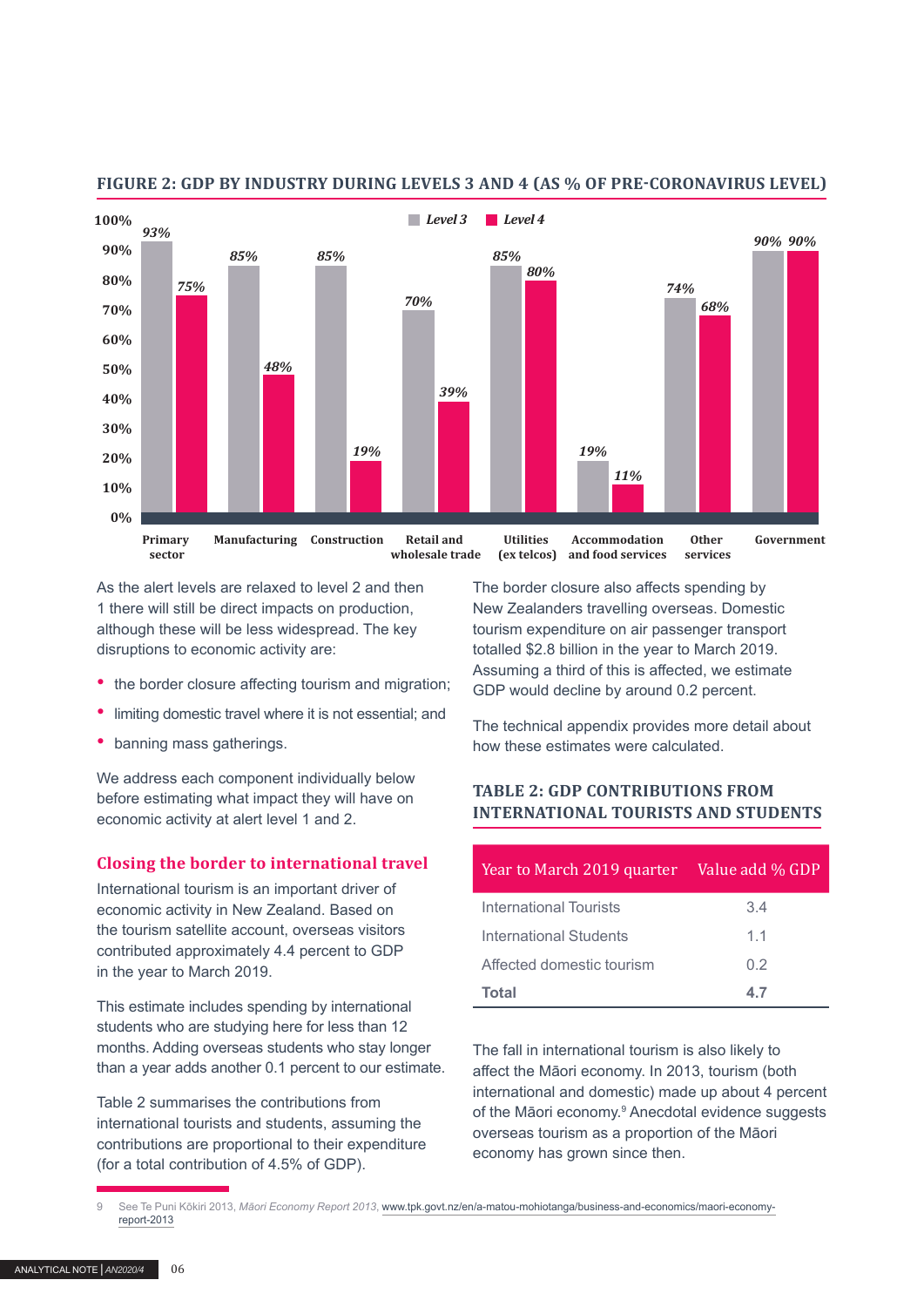#### *Permanent and long-term migrants*

Over recent years, net immigration has added around 1 percent to the population each year. This increases the labour supply as well as boosting investment and spending.

Closing the border would disrupt the plans of those wanting to migrate to (and from) New Zealand. The net inflow would likely be significantly reduced while the border is closed, perhaps to near zero.

A reduced number of immigrants would result in long term consequences for the NZ economy, with a cumulative impact on GDP while border restrictions remained in place. For example, closing the border for three months would reduce GDP by 0.25 percent while closing it for a year would reduce GDP by 1 percent.

#### **Restricting domestic travel**

Domestic travel will experience restrictions under alert levels 1 and 2. The majority of domestic tourism is by households, but businesses and the government also contribute. A reduction in domestic travel will affect spending, particularly on transport, food and accommodation, retail sales and other tourism products.

The assumptions relating to how much domestic travel is restricted under alert levels 1 and 2 is detailed below. Domestic tourism contributes 6 percent of GDP, a larger share than international tourism. The technical appendix outlines how this was calculated from information in the tourism satellite account.

#### **Mass gatherings and public venues**

The arts and recreation component of GDP is impacted by the restrictions on mass gatherings and the additional requirements on public venues. Within this, we identified the specific GDP subcomponents that would be most affected (Table 3). These contribute about \$2 billion dollars to the economy or 0.7 percent of GDP. While affected, many of these identified groups are likely to continue experiencing some activity, even with public venues being closed and all mass gatherings cancelled.

#### **TABLE 3: MASS GATHERINGS AND PUBLIC VENUES CONTRIBUTION TO GDP**

| Sector                                                                     | Value add \$mil |
|----------------------------------------------------------------------------|-----------------|
| Amusement and Other Recreation Activities n.e.c.                           | 404             |
| <b>Amusement Parks and Centres Operation</b>                               | 142             |
| Creative Artists, Musicians, Writers and Performers                        | 331             |
| Health and Fitness Centres and Gymnasia Operation                          | 349             |
| Horse and Dog Racing Administration and Track Operation                    | 240             |
| Other Horse and Dog Racing Activities                                      | 153             |
| Performing Arts Operation                                                  | 118             |
| Performing Arts Venue Operation                                            | 126             |
| Sports and Physical Recreation Venues, Grounds and Facilities<br>Operation | 213             |
| <b>Museum Operation</b>                                                    | 104             |
| Nature Reserves and Conservation Parks Operation                           | 71              |
| <b>Zoological and Botanical Gardens Operation</b>                          | 20              |
| <b>Total</b>                                                               | 2,270           |
| <b>Share of GDP</b>                                                        | 0.7%            |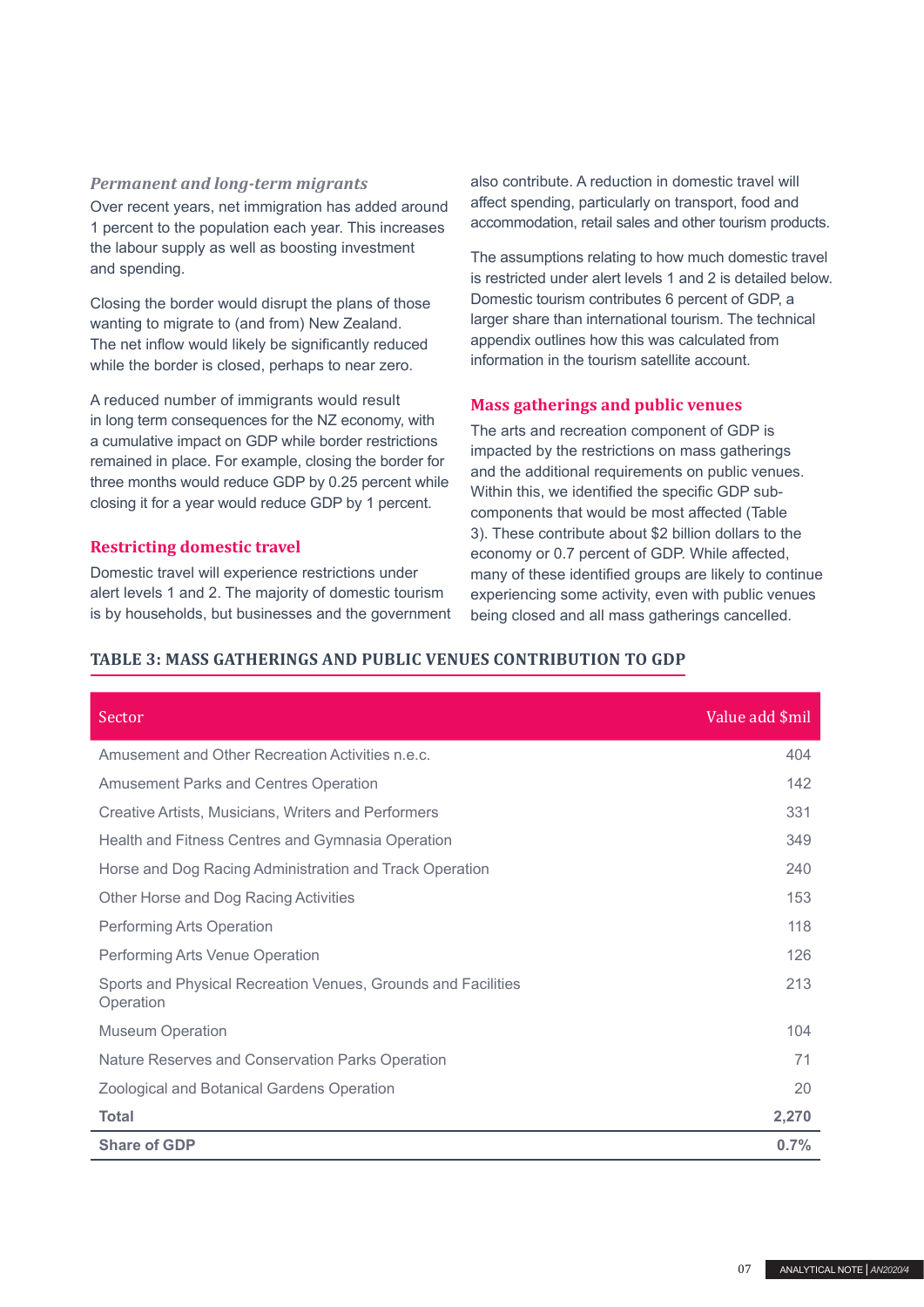## **GDP implications of COVID-19 alert levels**

In this section, we use data and sometimes judgement to determine how binding the various restrictions have been and will be in the future. The impacts of some restrictions will depend on what other limits are set at the same time.

For example, domestic travel restrictions would have little additional impact if alert level 4 was already in effect.

Table 4 summarises our estimate of the impact on GDP during periods at each of the COVID-19 alert levels.

#### **TABLE 4: GDP IMPACTS AT COVID-19 ALERT LEVELS**

| Level and<br>restriction                                          | <b>Assumption: How binding?</b>                                                                                                                                                                                                                                                                                      | <b>GDP</b><br>impact |
|-------------------------------------------------------------------|----------------------------------------------------------------------------------------------------------------------------------------------------------------------------------------------------------------------------------------------------------------------------------------------------------------------|----------------------|
| Level 1                                                           |                                                                                                                                                                                                                                                                                                                      | 3.8%                 |
| <b>Border</b><br>restriction                                      | We assume two weeks in self-isolation would severely reduce tourist<br>numbers but a few would still come or remain here (this may depend on<br>the length of time the restriction is in place). Over time, we assume the<br>international tourism contribution to GDP falls to 10 percent of its original<br>level. | 3.8%                 |
|                                                                   | We assume the GDP contribution of international students falls to half its<br>original level.                                                                                                                                                                                                                        |                      |
|                                                                   | Domestic tourism linked to overseas travel falls to a negligible level.                                                                                                                                                                                                                                              |                      |
|                                                                   | If alert level 1 was implemented with a stricter border closure for an<br>extended period, GDP could fall by up to another 1 percentage point.                                                                                                                                                                       |                      |
| Level 2                                                           |                                                                                                                                                                                                                                                                                                                      | 8.8%                 |
| Border closure                                                    | The border is closed to international tourists, severely affecting the<br>tourism sector. We assume the contribution to GDP from international<br>tourism falls to 5 percent of its original level. This accounts for foreigners<br>already in the country before the restrictions were enacted.                     | $4.0\%$              |
|                                                                   | We assume the GDP contribution from international students falls to one<br>third of its original level                                                                                                                                                                                                               |                      |
| <b>Restrictions</b><br>on mass<br>gatherings and<br>public venues | We assume these restrictions would reduce production in related<br>industries by half. The proportion impacted is uncertain, and some groups<br>would fare better than others. However, the marginal impact of this<br>restriction is small compared to the other restrictions.                                      | 0.3%                 |
| Avoid non-<br>essential<br>domestic travel                        | Domestic tourism is also restricted at this alert level. We assume a 75<br>percent reduction.                                                                                                                                                                                                                        | 4.5%                 |
|                                                                   | It is unclear how much domestic travel is essential and would still take<br>place. However, it is likely to be a relatively small. In addition, domestic<br>tourism linked to overseas travel would fall.                                                                                                            |                      |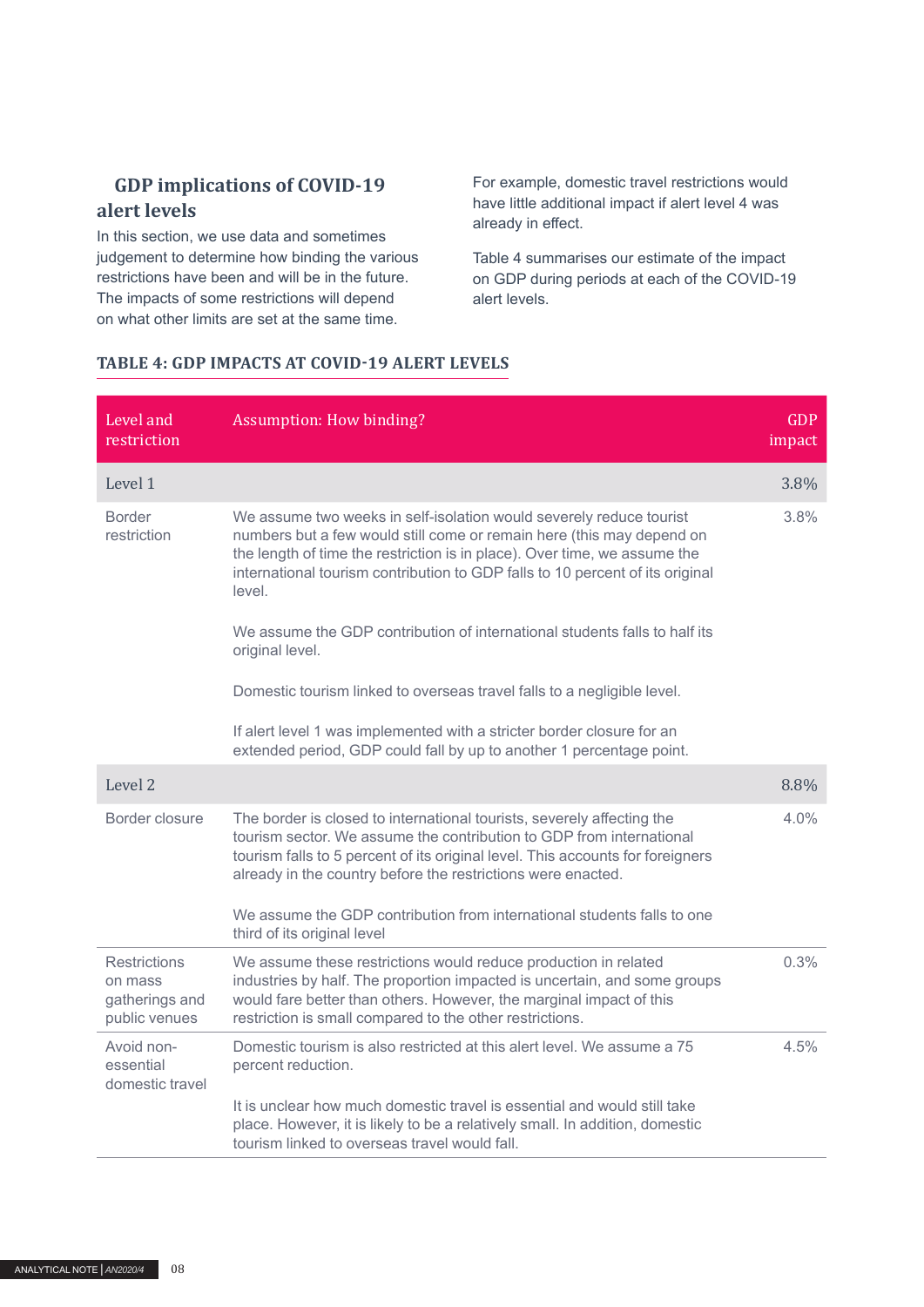| Level and<br>restriction                                                                               | Assumption: How binding?                                                                                                                                                                                                                                                                                                                                                                                       | <b>GDP</b><br>impact |
|--------------------------------------------------------------------------------------------------------|----------------------------------------------------------------------------------------------------------------------------------------------------------------------------------------------------------------------------------------------------------------------------------------------------------------------------------------------------------------------------------------------------------------|----------------------|
|                                                                                                        | Level 3 (see Table A2 in Technical Appendix for details)                                                                                                                                                                                                                                                                                                                                                       | 19%                  |
| Border closure                                                                                         | To avoid double counting, we assume there is no additional impact from                                                                                                                                                                                                                                                                                                                                         | $0\%$                |
| <b>Ban mass</b><br>gatherings                                                                          | restrictions on domestic and international tourism and mass gatherings<br>over and above the impact of restrictions on business.                                                                                                                                                                                                                                                                               |                      |
| Limit domestic<br>travel                                                                               |                                                                                                                                                                                                                                                                                                                                                                                                                |                      |
| Restrictions on<br>businesses (and<br>closure of public<br>venues)                                     | At level 3, businesses can only operate if they can do it safely,<br>maintaining distancing requirements and without direct face-to-face<br>contact with customers. Some business are closed at this level, including<br>public venues. Many businesses are able to open but we assume<br>they are less productive due to distancing. For example, people on a<br>production line needing to be 1 metre apart. | 19%                  |
|                                                                                                        | Level 4 (see Table A2 in Technical Appendix for details)                                                                                                                                                                                                                                                                                                                                                       | 37%                  |
| Border closure                                                                                         | To avoid double counting, we assume there is no additional impact from                                                                                                                                                                                                                                                                                                                                         | $0\%$                |
| <b>Ban mass</b><br>gatherings                                                                          | restrictions on domestic and international tourism and mass gatherings<br>over and above business closures.                                                                                                                                                                                                                                                                                                    |                      |
| Limit domestic<br>travel                                                                               |                                                                                                                                                                                                                                                                                                                                                                                                                |                      |
| Close non-<br>essential<br>businesses<br>(including<br>educational<br>facilities and<br>public venues) | We assume that the only binding restriction during alert level 4 is the<br>lockdown of all non-essential businesses.                                                                                                                                                                                                                                                                                           | 37%                  |

## **Conclusion**

The containment measures for COVID-19 will have substantial direct effects on economic activity while they are in place. The ongoing impacts are not included in this analysis and, even with significant support from fiscal and monetary policy, these would add to the overall economic costs.

One factor to consider in this analysis is that the estimates of the direct impacts may be overstated because the decline in global economic activity and international travel would have reduced economic activity in New Zealand even without any containment measures.

We will continue to improve our estimates as new information becomes available.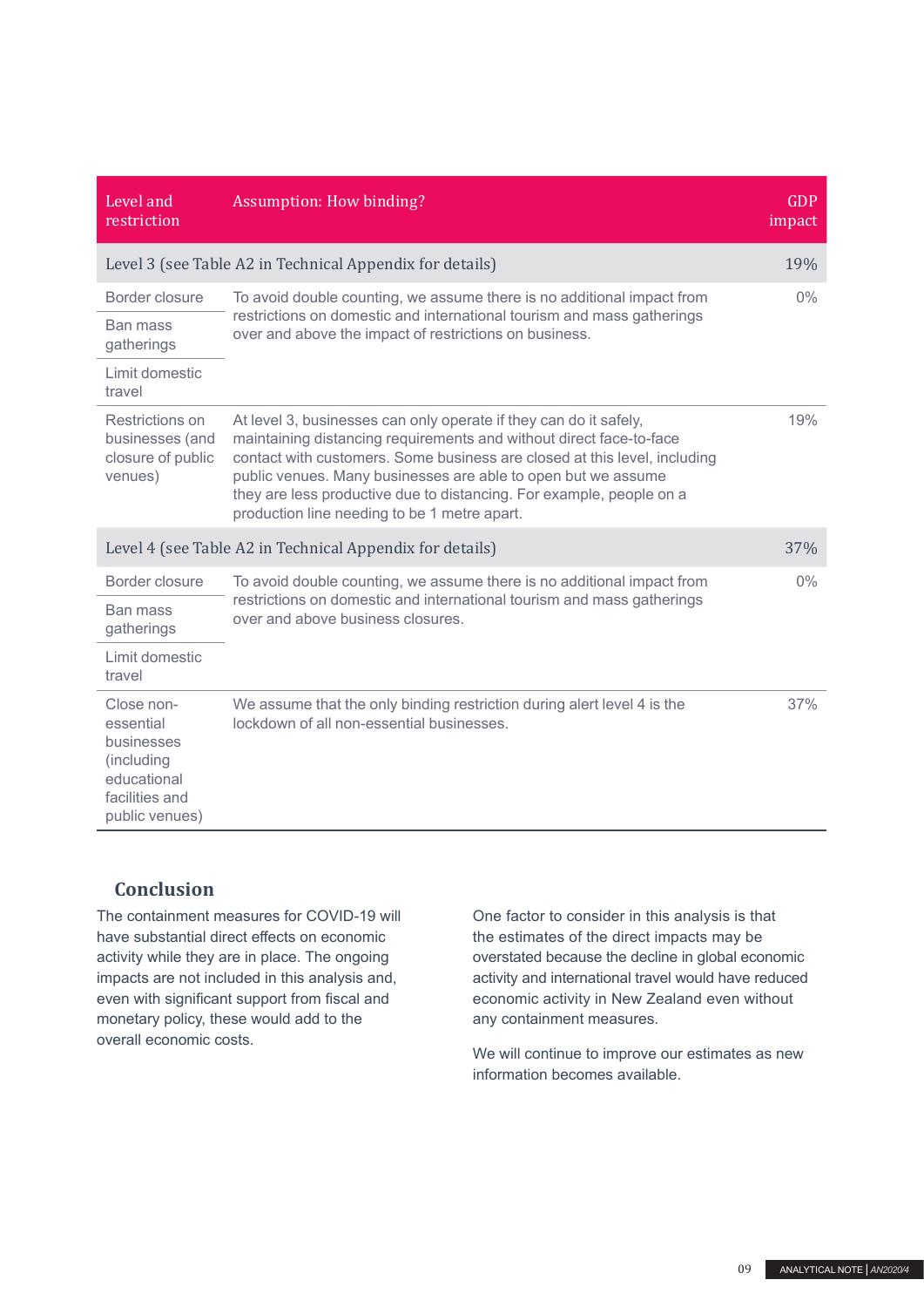## **Technical Appendix**

## **TABLE A1: LOCKDOWN INDUSTRY APPLICATION**

| <b>Essential service</b>                                                        | Industry impacted                                | Detailed industry impacted                                                                                                          | Emergency<br>only |
|---------------------------------------------------------------------------------|--------------------------------------------------|-------------------------------------------------------------------------------------------------------------------------------------|-------------------|
| Accommodation                                                                   | <b>Accommodation and Food</b><br><b>Services</b> | Accommodation                                                                                                                       | Y                 |
| <b>Border</b>                                                                   | Public administration and<br>safety              | Public administration                                                                                                               |                   |
| Local and national<br>government                                                | Public administration and<br>safety              | Public administration                                                                                                               |                   |
| Foreign government                                                              | Public administration and<br>safety              | Public administration                                                                                                               |                   |
| Courts, tribunals                                                               | Public administration and<br>safety              | Public administration                                                                                                               |                   |
| Public safety and national<br>security                                          | Public administration and<br>safety              | Public Order, Safety and Regulatory<br>Services/Defence                                                                             |                   |
| Health                                                                          | Health care and social<br>assistance             | All                                                                                                                                 |                   |
| Social services                                                                 | Health care and social<br>assistance             | All                                                                                                                                 |                   |
| <b>Financial services</b>                                                       | Financial and Insurance<br><b>Services</b>       | All                                                                                                                                 |                   |
| Building and construction                                                       | Construction                                     | Construction Services (exc. Land<br>development, structure services building<br>completion services).                               | Υ                 |
|                                                                                 |                                                  | Heavy and Civil Engineering Construction                                                                                            | Υ                 |
| Education                                                                       | <b>Education and Training</b>                    | All                                                                                                                                 |                   |
| Fast moving consumer<br>goods                                                   | Retail trade                                     | Food Retailing (supermarkets in GDP data)                                                                                           |                   |
|                                                                                 | Wholesale trade                                  | Grocery, Liquor and Tobacco Product<br>Wholesaling                                                                                  |                   |
|                                                                                 | Retail trade                                     | Other Store-Based Retailing (includes<br>electronics, clothing and pharma)                                                          | Υ                 |
| Primary industries, including<br>food and beverage<br>production and processing | Agriculture, Forestry and<br>Fishing             | All (ex wool and logging, fishing, hunting<br>and trapping and aquaculture)                                                         |                   |
|                                                                                 | Manufacturing                                    | Beverage and Tobacco Product<br>Manufacturing                                                                                       |                   |
|                                                                                 | Manufacturing                                    | <b>Food Product Manufacturing</b>                                                                                                   |                   |
|                                                                                 | Manufacturing                                    | Machinery and Equipment Manufacturing                                                                                               | Υ                 |
|                                                                                 | Wholesale trade                                  | Machinery and Equipment Wholesaling                                                                                                 | Y                 |
|                                                                                 | Wholesale trade                                  | Basic Material Wholesaling (includes agg<br>chemicals and grain product wholesaling,<br>also wool, timber grain, metal and mineral) | Υ                 |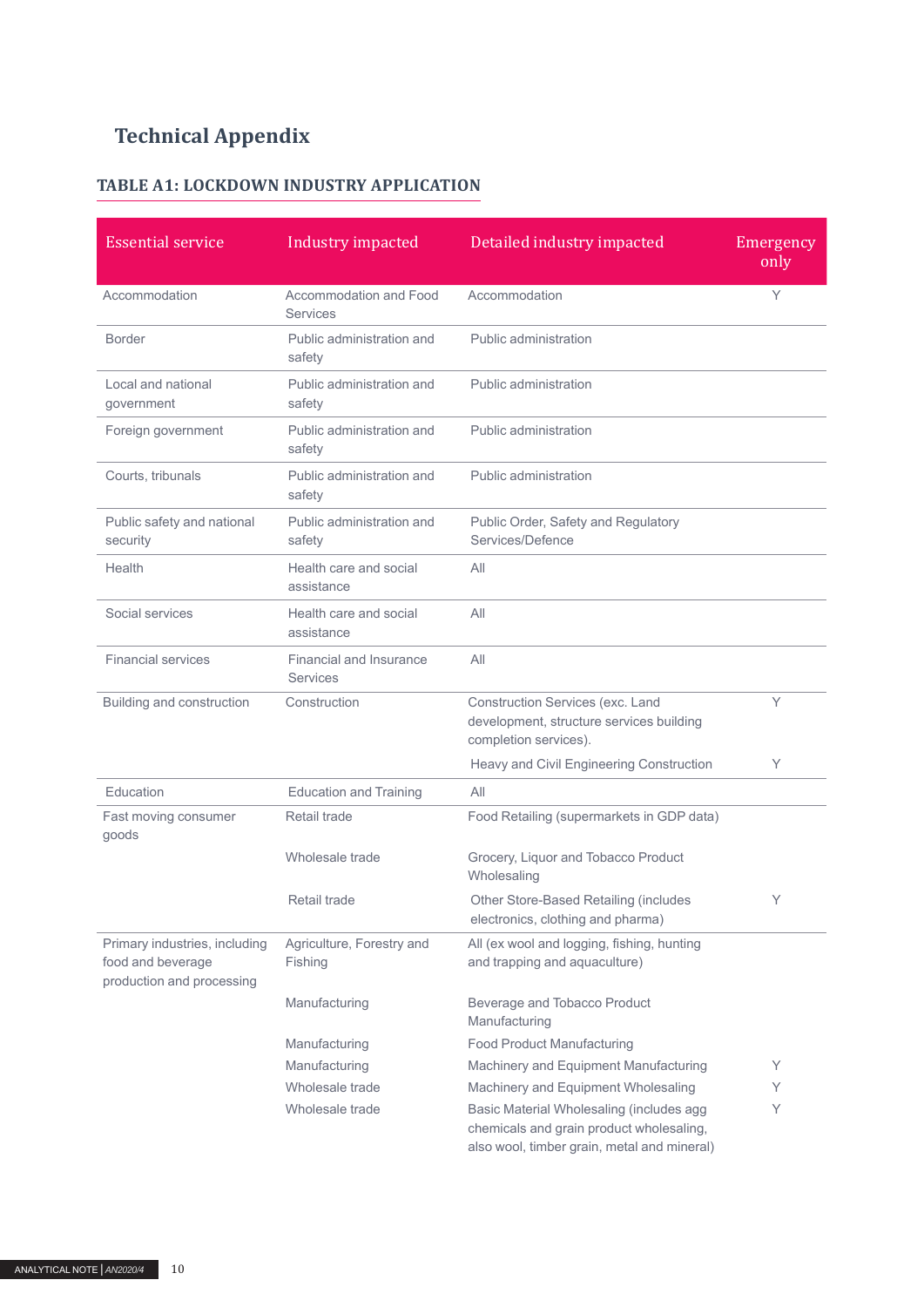| <b>Essential service</b>                                 | Industry impacted                                  | Detailed industry impacted                                                                                               | Emergency<br>only                                                  |
|----------------------------------------------------------|----------------------------------------------------|--------------------------------------------------------------------------------------------------------------------------|--------------------------------------------------------------------|
|                                                          | Other services                                     | Repair and Maintenance                                                                                                   | Y                                                                  |
|                                                          | Retail trade                                       | Motor Vehicle and Motor Vehicle Parts<br>Retailing                                                                       | Υ                                                                  |
| Science                                                  | Professional, scientific and<br>technical services | Professional, Scientific and Technical<br>Services (only science research services<br>and Vet services, 2/8)             |                                                                    |
|                                                          | Wholesale trade                                    | Machinery and Equipment Wholesaling<br>(small part, Other machinery and<br>equipment)                                    |                                                                    |
| Transport and logistics                                  | Transport, Postal and<br>Warehousing               | Road, rail and other transport and transport<br>services                                                                 | Operating at<br>50% broadly in<br>line with heavy<br>traffic index |
|                                                          | Transport, Postal and<br>Warehousing               | Air and space transport                                                                                                  | Υ                                                                  |
|                                                          | Transport, Postal and<br>Warehousing               | Warehousing and storage services                                                                                         |                                                                    |
|                                                          | Transport, Postal and<br>Warehousing               | Postal and courier services                                                                                              | Operating at<br>60% consistent<br>with business<br>visits          |
|                                                          | Manufacturing                                      | <b>Transport Equipment Manufacturing</b>                                                                                 | Υ                                                                  |
|                                                          | Manufacturing                                      | Machinery and Equipment Manufacturing                                                                                    | Υ                                                                  |
|                                                          | Wholesale trade                                    | Motor Vehicle and Motor Vehicle Parts<br>Wholesaling                                                                     | Y                                                                  |
|                                                          | Wholesale trade                                    | Machinery and Equipment Wholesaling                                                                                      |                                                                    |
|                                                          | Retail trade                                       | Motor Vehicle and Motor Vehicle Parts<br>Retailing                                                                       |                                                                    |
|                                                          | Other services                                     | <b>Repair and Maintenance</b>                                                                                            |                                                                    |
| Utilities and communications,<br>including supply chains | Electricity, gas, water and<br>waste services      |                                                                                                                          |                                                                    |
|                                                          | Information media and<br>telecommunications        | All (ex motion picture and sound recording,<br>exhibition and production, but distribution<br>will continue with online) |                                                                    |
|                                                          | Retail trade                                       | Fuel retailing                                                                                                           |                                                                    |
|                                                          | Mining                                             | Oil and Gas Extraction                                                                                                   | Υ                                                                  |
|                                                          | Mining                                             | Coal Mining                                                                                                              | Y                                                                  |
|                                                          | Manufacturing                                      | Pulp, Paper and Converted Paper Product<br>Manufacturing                                                                 | Υ                                                                  |
|                                                          | Manufacturing                                      | Printing                                                                                                                 | Υ                                                                  |
|                                                          | Manufacturing                                      | Petroleum and Coal Product Manufacturing                                                                                 | Y                                                                  |
|                                                          | Manufacturing                                      | <b>Basic Chemical and Chemical Product</b><br>Manufacturing                                                              | Υ                                                                  |
|                                                          | Manufacturing                                      | <b>Primary Metal and Metal Product</b><br>Manufacturing                                                                  | Υ                                                                  |
|                                                          | Wholesale trade                                    | <b>Basic Material Wholesaling</b>                                                                                        |                                                                    |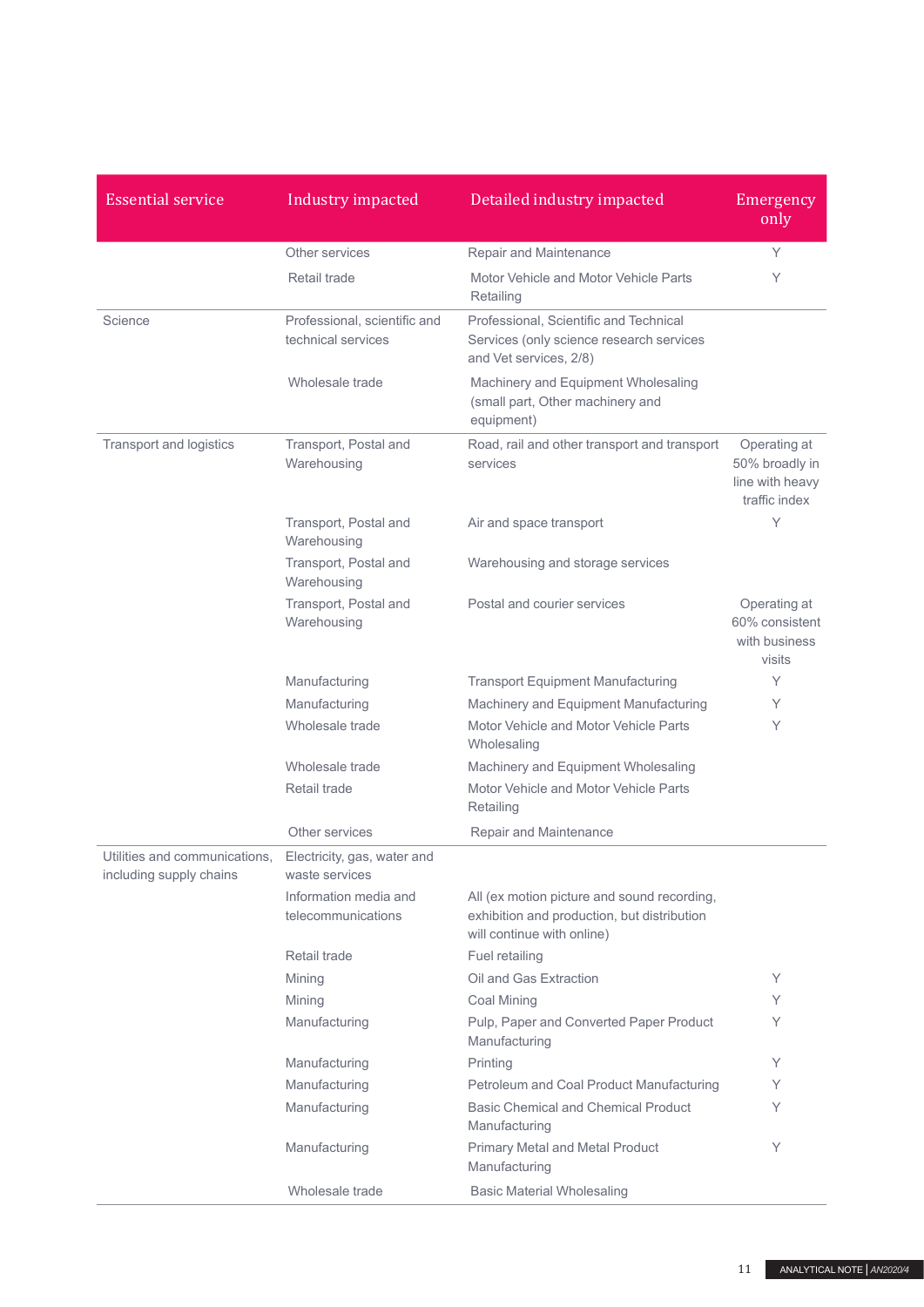## **TABLE A2: LEVEL 3 AND 4 IMPACTS BY INDUSTRY**

| Industry                                        | % of GDP<br>typically | L4 $%$ with<br>working<br>from home<br>considered | $L3\%$ with<br>working<br>from home<br>considered |
|-------------------------------------------------|-----------------------|---------------------------------------------------|---------------------------------------------------|
| <b>Accommodation and Food Services</b>          | 2.3%                  | 0.3%                                              | 0.5%                                              |
| Administrative and support services             | 2.1%                  | 0.5%                                              | 0.6%                                              |
| Agriculture, forestry, and fishing              | 6.1%                  | 5.2%                                              | 5.7%                                              |
| Arts and recreation services                    | 1.5%                  | 0.3%                                              | 0.3%                                              |
| Construction                                    | 6.5%                  | 1.3%                                              | 5.6%                                              |
| <b>Education and training</b>                   | 4.9%                  | 4.4%                                              | 4.4%                                              |
| Electricity, gas, water and waste services      | 3.3%                  | 2.6%                                              | 3.0%                                              |
| Financial and insurance services                | 6.2%                  | 5.0%                                              | 5.6%                                              |
| Health care and social assistance               | 6.4%                  | 5.8%                                              | 5.8%                                              |
| Information media and telecommunications        | 2.8%                  | 2.0%                                              | 2.6%                                              |
| Manufacturing                                   | 11.6%                 | 5.6%                                              | 10.4%                                             |
| Mining                                          | 1.3%                  | 0.3%                                              | 1.2%                                              |
| Other services                                  | 2.0%                  | 0.5%                                              | 1.0%                                              |
| Professional, scientific and technical services | 8.6%                  | 4.7%                                              | 5.3%                                              |
| Public administration and safety                | 4.4%                  | 4.0%                                              | 4.0%                                              |
| Rental, hiring, and real estate services        | 14.8%                 | 13.6%                                             | 13.6%                                             |
| Retail trade                                    | 4.8%                  | 1.8%                                              | 2.7%                                              |
| Transport, postal and warehousing               | 5.0%                  | 2.9%                                              | 3.8%                                              |
| Wholesale trade                                 | 5.4%                  | 2.2%                                              | 4.9%                                              |
| <b>Total</b>                                    | 100%                  | 62.8%                                             | 80.9%                                             |